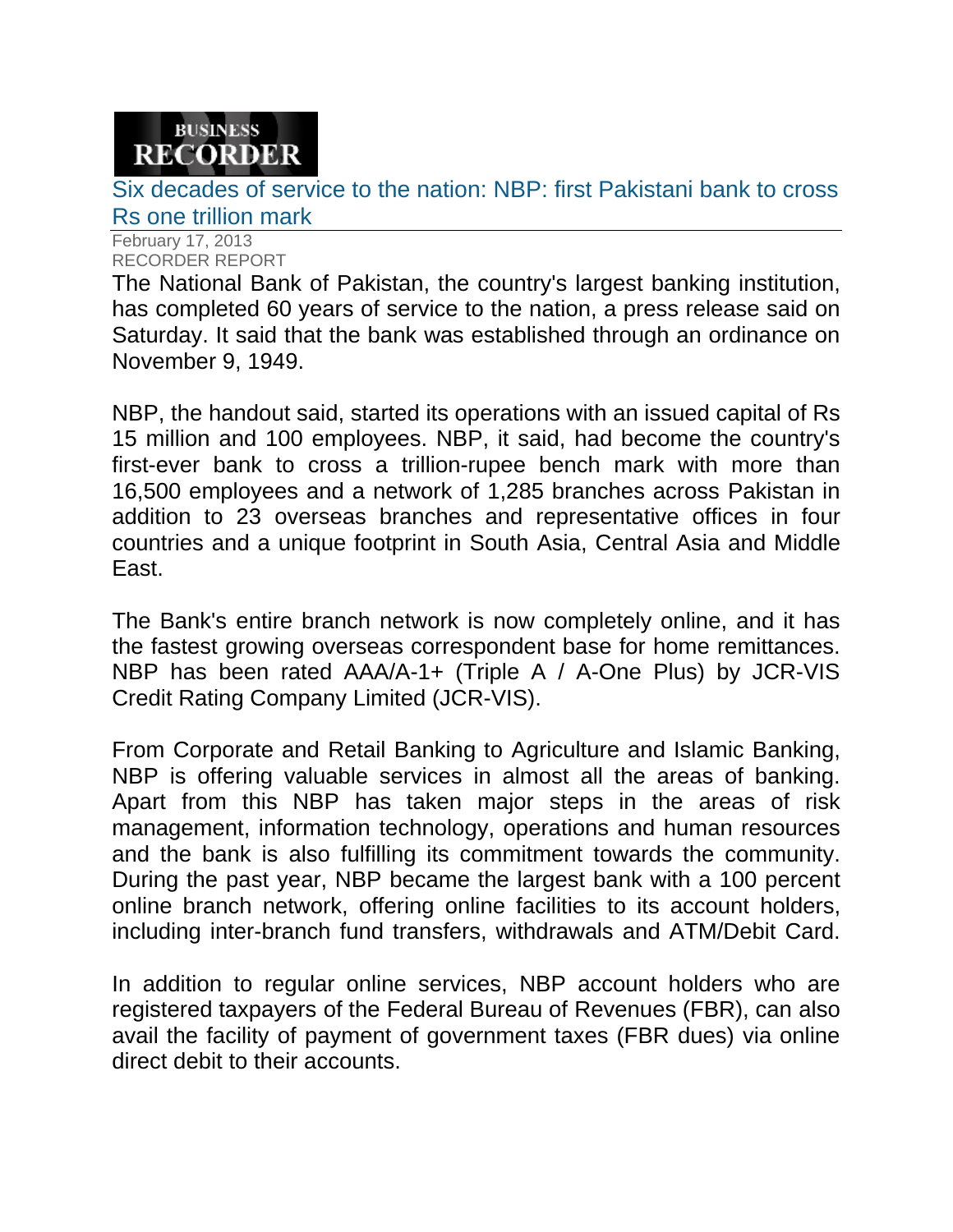The National Bank of Pakistan has also been facilitating payments of EOBI pensions to thousands of EOBI beneficiaries through its authorised branches and Customer Facilitation Centres. NBP is also collecting contributions from EOBI registered employers and beneficiaries.

The bank has successfully replaced the paper based account opening process with a system based account opening process which meets all regulatory as well as Bank's internal polices requirements relating to Know-Your-Customer and for prevention of money laundering and terrorist financing. The bank is serving 7.7 million account holders. Of the total, 3.3 million are pensioners. There are about four million pensioners in the country.

To facilitate EOBI pensioners, a web-based application has been implemented since March 1 last year in 560 authorised branches for payment of pensions and contribution collections of EOBI. The same web-based utility will later be replicated for payments of pensions to Railways' retired employees, which will benefit more than 100,000 pensioners, reducing counter traffic at bank branches.

Another milestone achieved by NBP is the development of 'Direct Account Credit Module' for facilitating pensioners who opt for taking pension directly to their account opened with NBP branches and they can withdraw their pension through cheque or ATM card transaction. Home Remittances is the second largest source of recurring foreign exchange for the country and a sustainable flow of remittances provide much needed stability to the economy. NBP has posted phenomenal growth in free of charge remittances over the past three years. Last year alone the growth was over 93 percent.

NBP has reduced the remittance delivery time to minutes (conditions apply) by introducing computerised processing systems. Overseas correspondent base has grown to 29 leading financial institutions and Money Service Business Providers (MSBs) from just 8 at the time of establishment of this dedicated group, free SMS alerts are sent to beneficiaries on receipt of their payments which also provides helpline numbers to beneficiaries.